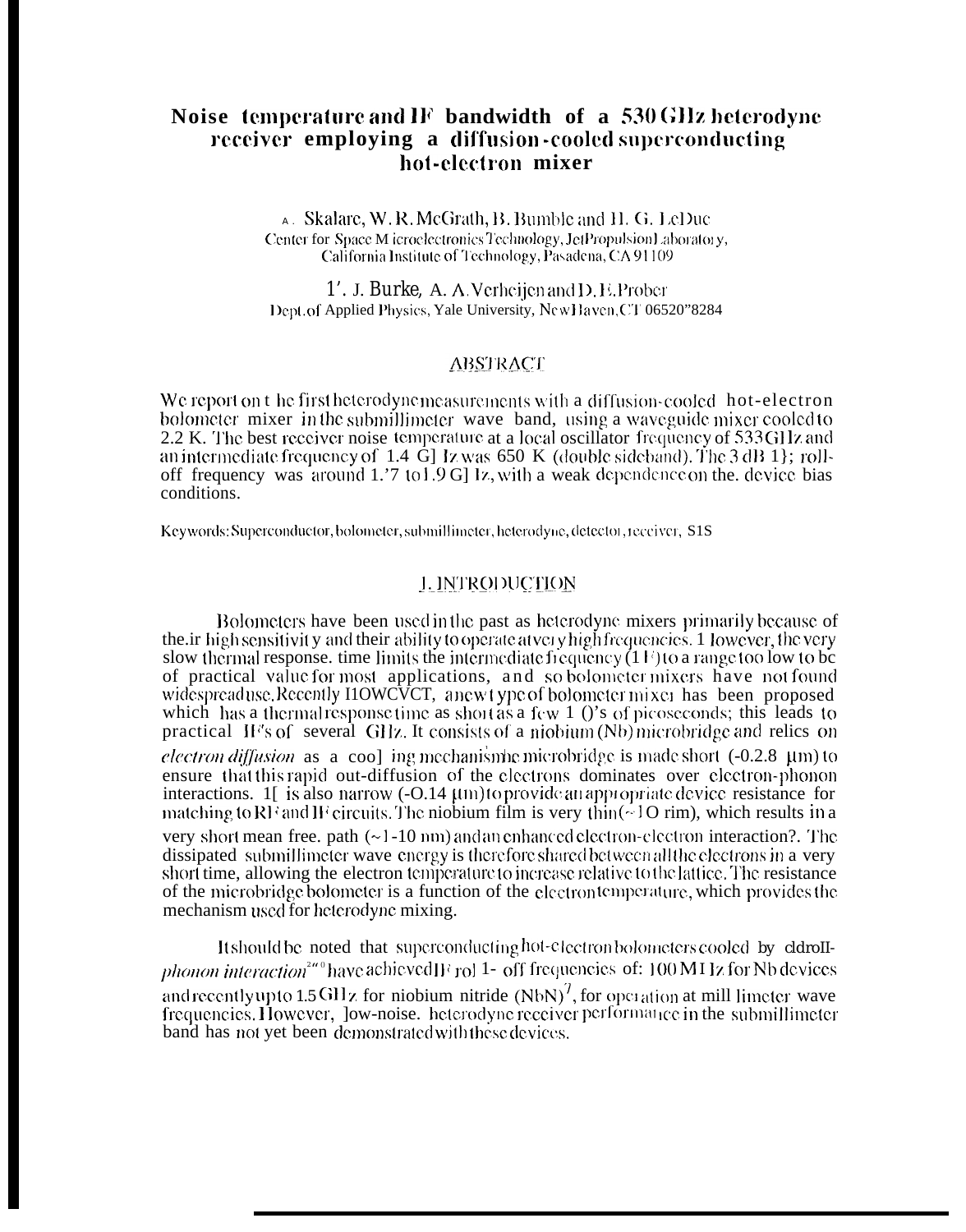in this conference paper we briefly describe the first heterodyne receiver measurements at submillimeter wave frequencies with a diffusion-cooled superconducting hot-electron bolometer mixer (a more extensive discussion is given else, where<sup>8</sup>9).

#### 2. MEASUREMENTS

The submicron-sized bolometer was fabricated from Nb (m a fused quartz substrate with the dimensions indicated above, see, figure ]. The transition]) temperature of the thin film was measured to bc - 5.3 K, which corresponds to a gap frequency of 410 G] Iz. The device was mounted into a two-tuner waveguide mixerblock designed for operation around s47  $GHz^{10}$ . The mixer was cooled down to 2.2 K in a vacuum cryostat, that was equipped with focusing optics, a window to the 300 K environment, and F luorogold filters to reduce the infrared heat load on the mixer block. The 533 GHz local oscillator

 $(1 \Omega)$  power was supplied by a X2X3 multiplier that was pumped by a Gunn oscillator.

In the measurements of receiver mist temperature the LO was coupled into the receiver beam by a folded Fabry-Perot diplexer<sup>11</sup>, and the output of the mixer was coupled<br>to a cooled HEMT amplifier intermediate frequency (1 I<sup>+</sup>) system with a noise temperature of 6K. The IF band was filtered down to 320 MHz around a center frequency of 1.4 GHz. The receiver sensitivity was determined in a Y-factor measurement where, 295 K and 77 K blackbod y loads (Eccosorb absorber) were switched in I to the receiver signal path, whi le the output It power was measured. The best Y factor measured in this way was 1.15 dB, which corresponds to a receiver noise temperature of  $650 \text{ K}$  double sideband (1) B). The measurements indicated a mixer conversion of  $-11.4$  dB( $\overline{OSB}$ ). Figure 2 shows an IV curve of the 1.0-pumped device under opt imized conditions at a physical temperature of 2.2 K. It also shows the IF output power of the receiver.

1 for measurements of the bolometer  $1 \text{F}$  roll-off, narrow-band components of the receiver were appropriate] y modified or replaced. The cooled HIMT amplifier was replaced by a more broadband (0.5-18 GHz) FET amplifier, and the resonant 1 abry-Perot diplexer was replaced by a diplexer made from a thin Kapton membrane. The input signal to the receiver was thermal blackbody radiation from 7'/ K and 295 K absorber loads. To determine the dependence of the conversion on the Iii, the output power was filtered to 1 MHz bandwidth and down converted to 10 MHz using a spectrum anal yzer. The 10 M 11z output from the analyzer was subsequently detected by a power meter. To accurately characterize the mixer response, careful calibration of the gain and noise of the

If is existem were required, the details of which have been previously discussed<sup>9</sup>. Figure 3 shows the normalized mixer conversion efficiency as a function of intermediate frequency, when the bolometer is DC biased in the optimum regime at the lower end of the resistive branch of the  $1 \vee$  curve. A fitted curve with the theoret ical frequency dependence

 $\left(1+\left(\frac{f}{fF}\right)^{2} \int_{0}^{2} \int_{0}^{2} \int_{0}^{2} \int_{0}^{2} \int_{0}^{2} \int_{0}^{2} \int_{0}^{2} \int_{0}^{2} \int_{0}^{2} \int_{0}^{2} \int_{0}^{2} \int_{0}^{2} \int_{0}^{2} \int_{0}^{2} \int_{0}^{2} \int_{0}^{2} \int_{0}^{2} \int_{0}^{2} \int_{0}^{2} \int_{0}^{2} \int_{0}^{2} \int_{0}^{2} \int_{0}^{2} \int_{0}^{2} \int_{0}^{2} \$ 1.7 GHz. Other bias point at higher DC bias voltages gave roll-off frequencies of up to 1.9 GHz.

#### 3. SUMMARY

An ultra-fast, hot-electron bolometer mixer has been operated at 530 GHz, which is well above the gap frequency of the superconductor. Since the bolometer mixer relies on heating of electrons, it is expected to work well up to several '1'1 lz, where competing<br>Schottky and S1S mixers are difficult or impossible to operate. The noise temperature,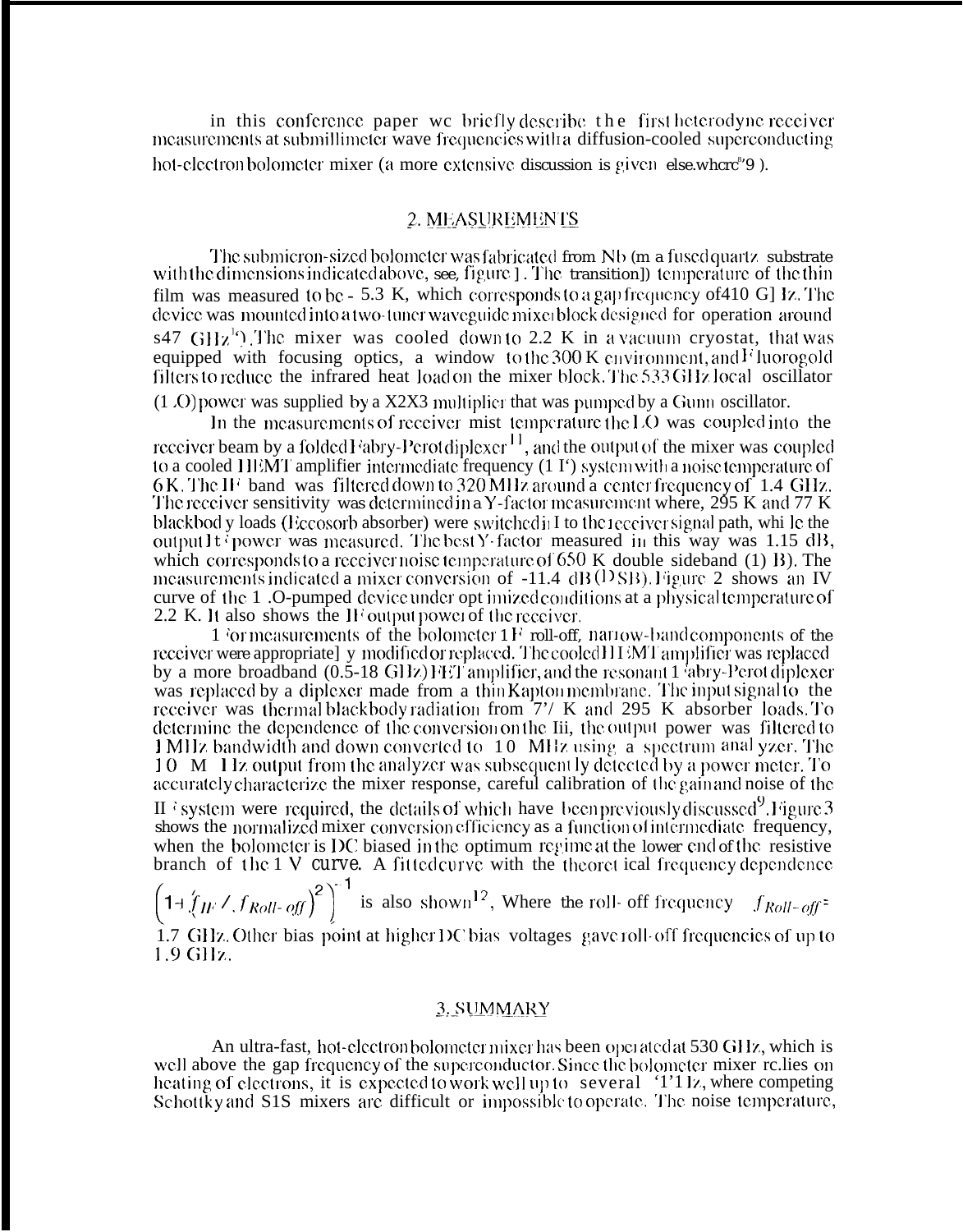conversion efficiency, and 1.0 power are comparable to competitive SIS mixers at 500 GHz. The measured IF roll-off is the highest achieved for a sensitive bolometer mixer. This heterodyne sensor should find practical applications all very high submillimeter Wave frequencies.

## **4. ACKNOWLEDGMENTS**

This research was performed by the. Center for Space Microelect ronics Technology, Jet Propulsion 1 aboratory, California Institute of Technology and by Yale University and was jointly sponsored by the National Acronautics and Space Administration, Office of Space Access and Technology, the National Science Foundation, and the Netherlands Organization for Scientific Research. Funding for P. J. Burke was provided by a NASA Graduate Student 1 'ellowship as well as a Connecticut 1 ligh Technology 1 'ellowship.

# **5. REFERENCES**

- $1.$ 1). E. Prober, "Superconducting terahertz mixer-using a transition-edge microbolometer," Appl. Phys. Lett., vol. 62, 1993.
- $\overline{?}$ . E. M. Gershenzon, G. N. Gol'tsman, 1. G. Gogidze, Y.P.Gusev, A. I.Elant'ev, B. S. Karasik, and A. 1). Semenov, "Millimeter and submillimeter range mixer based on electronic heating of superconducting films in the resistive state," Superconductivity, vol. 3, pp. 1582-1597, 1990.
- 3. 11. Ekström, B. S. Karasik, E. Kollberg, and K. S. Yngvesson, "Investigation of' a superconducting hot electron mixer," Proceedings of the Fifth International Symposium (m Space Terahertz Technology, pp. 1 69, Univ. of Michigan, Ann Arbor, Ml, USA, 1994.
- $4.$ (). Okunev, A. Dzardanov, 11. Ekström, S. Jacobsson, E. Kollberg, (i, Gol'tsman, and E.M. Gershenzon, "NbNhot electron wave.~ui(lc mixer for 100 GHz operation," Proceedings of the Fifth International Symposium on Space Terahertz Technology, pp.? 14, Univ. of Michigan, Ann Arbor, Ml. USA, 1994.
- 5. J. Kawamura, R. Blundell, and C.-Y. E. Tong, presented at the Sixth International Symposium on Space Terahertz Technology, California Institute of Technology, Pasadena, California, 1995.
- $\mathfrak{b}$ . H. Ekström, B. Karasik, E. Kollberg, (i. Gol'tsman, and E. Gershenzon, presented at the Sixth\ International Symposium on Space Terahertz Technology, California Institute of Technology, Pasadena, California, 1995.
- 7. O. Okunev, A. Dzardanov, [i. Gol'tsman, and E. Gershenzon, presented at the Sixth International Symposium on Space Terahertz Technology, California Institute 01 Technology, Pasadena, California, 1995.
- 8. A. Skalare, W. R. McGrath, B. Bumble, 11. G. LeDuc, P. J. Burke, A. A. Verheijen, and D. E. Prober, "A heterodyne receiver at 533 GHz using a diffusion-cooled superconducting hot-electron\ bolometer mixer," to appear ia IEEE Transactions on Applied Superconductivity, vol. 5, 1995.
- A. Skalare, W. R. McGrath, B. Bumble, H. G. LeDuc, P. J. Burke, A. A. Verheijen, and D. E. 9. Prober, "Noise-temperature and II<sup>+</sup> bandwidth of a 530 GHz diffusion-cooled hot-electron bolometer mixer," to appear in the Proceedings of the Sixth International Symposium on Space Terahertz Technology, California Institute of" Technology, Pasadena, California, 1995.
- $I_0$ . ]'. Febvre, W.R.McGrath, J'. Batclaan, B. Bumble, H.G. J .cDuc, S. George, and J'. Feautrier, "A low noise SIS receiver measured from 480 GHz to 650 GHz using Nb junctions with integrated RF tuning circuits," Int. ./. Infrared & Millimeter Waves, vol. 1 5(6), pp. 943-965, i 994.
- $11.$ H. M. Pickett and A. E.T. Chiou, "Folded Fabry-Perot quasi-optical ring resonator diplexer: theory and experiment," IEEET rans. MicrowaveTheor Tech., vol. 3 1, pp. 373-380, 1983.
- $12.$ F. Arams, C. Allen, B. Peyton, and E. Sard, "Millimeter mixing and detection in bulk InSb," IEEE. *Proceedings*  $of$  $the$  $vol.$ 54,  $DD<sub>z</sub>$  $308 - 318,$ 1966.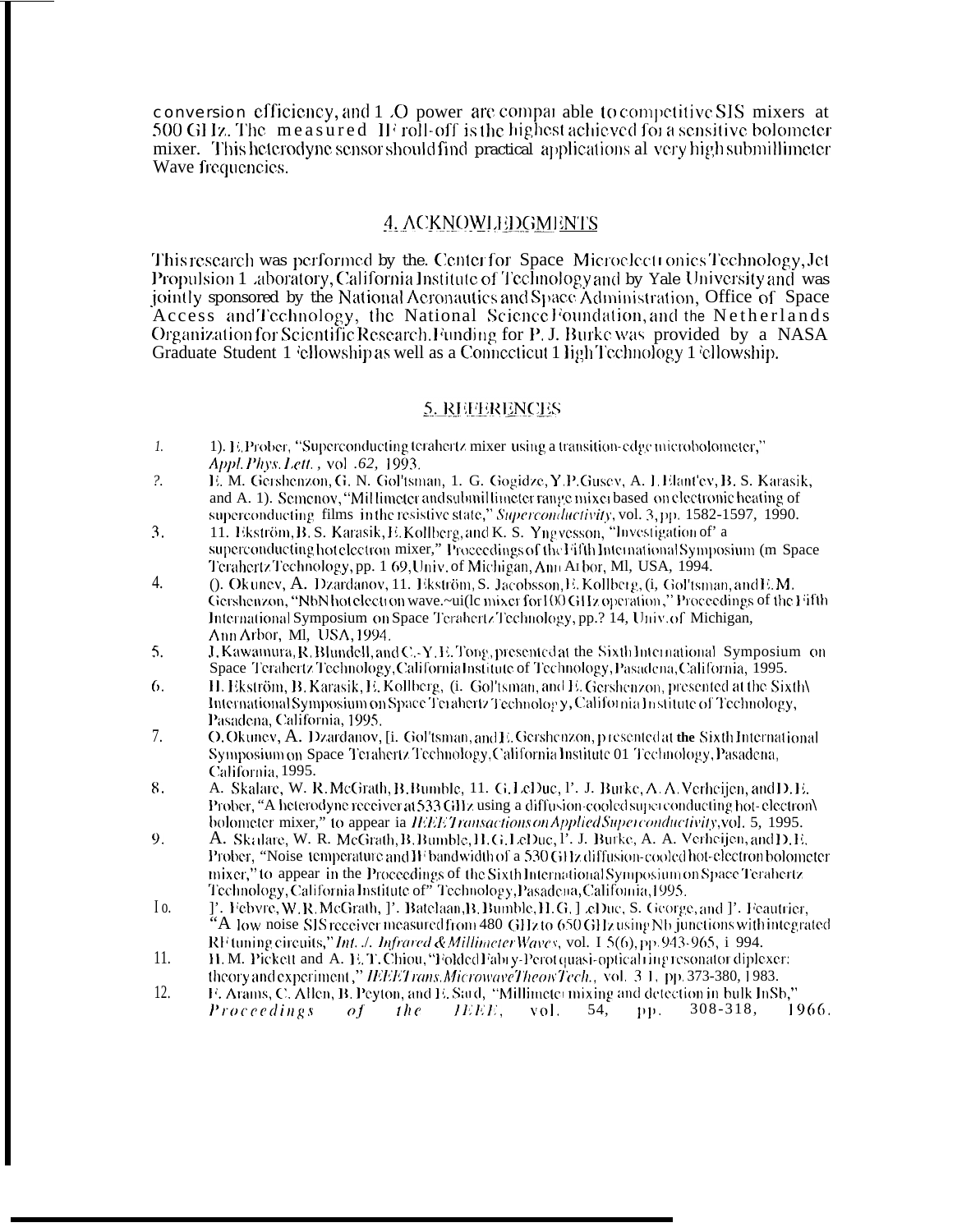

Fig.1: SEM photo of a diffusion cooled hot-electron bolometer. The bolometer used in the measurements was  $0.28 \mu m$  long,  $0.14 \mu m$  wide, and 10 nm thick.



Fig.2: 1.ocaloscillator pumped IV curve of the bolometer at I(I receiver output<br>power at the intermediate frequency